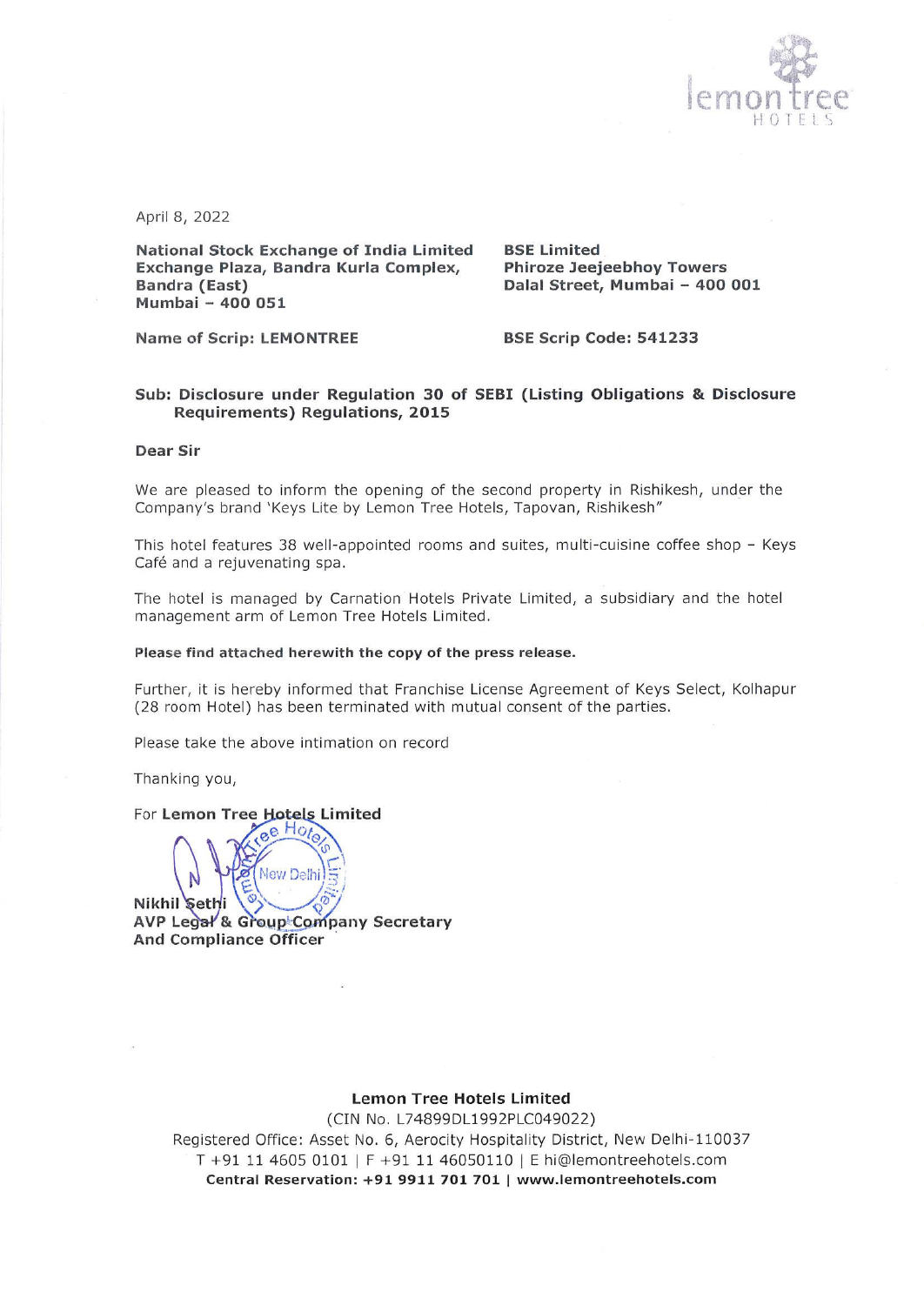# Lemon Tree Hotels Ltd. launches its second property in Rishikesh - Keys Lite by Lemon Tree Hotels, Tapovan, Rishikesh

# The hotel is located near the Ganges river and features 38 well-appointed rooms and suites

8<sup>th</sup> April, 2022: Lemon Tree Hotels Limited announced the opening of Keys Lite by Lemon Tree Hotels, Tapovan, Rishikesh. This is the second property of the group in the city, strategically located near the Holy Ganges River, on the Badrinath road.

Tapovan is well known for its serene beauty and river views, and the famous Lakshman Jhula connects Tapovan in Tehri district to Neelknath in Pauri Garhwal district.

The hotel features 38 well-appointed rooms and suites with aesthetically designed interiors, and modern amenities and facilities for the utmost comfort of guests. Complementing the stay are a multi-cuisine coffee shop - Keys Café and a rejuvenating spa. This hotel also features an array of well-appointed spaces for functions, business meetings, conferences or private events.

Keys Lite by Lemon Tree Hotels, Tapovan, Rishikesh caters to both business travellers and tourists. Guests can soak in the tranquility of the region and admire the rich flora and fauna, enjoy thrilling sports activities, or explore the nearby tourist spots like Neer Gaddu waterfalls and Patna waterfalls, the guided Ganga Aarti at Parmarth Niketan, Triveni Ghat, and more.

The closest railway station is the Yog Nagri Rishikesh Railway Station at an approximate distance of 7 kms and the closest airport is the Jolly Grant Airport at an approximate distance of 22 kms. This hotel offers easy acc temple dedicated to Neelkanth, an aspect of Shiva.

## ABOUT LEMON TREE HOTELS LIMITED

Lemon Tree Hotels Limited is India's largest hotel chain in the mid-priced hotel sector, and the third largest overall, on the basis of controlling interest in owned and leased rooms, as of June 30, 2017, according to the Horwath Report. We operate in the upscale segment and in the mid-market sector, consisting of the upper-midscale, midscale and economy segments. We deliver differentiated yet superior service offerings, with a value-for-money proposition.

LTHL opened its first hotel with 49 rooms in May 2004 and currently operates  $\sim$  8,400 rooms in 86 hotels across 53 destinations, in India and abroad, under its various brands viz. Aurika Hotels & Resorts, Lemon Tree Premier, Lemon Tree Hotels, Red Fox Hotels, Keys Prima, Keys Select and Keys Lite. As the current pipeline becomes operational, ~10,600 rooms in 108 hotels across 64 destinations, in India and abroad shall be operated under the LTHL brands.